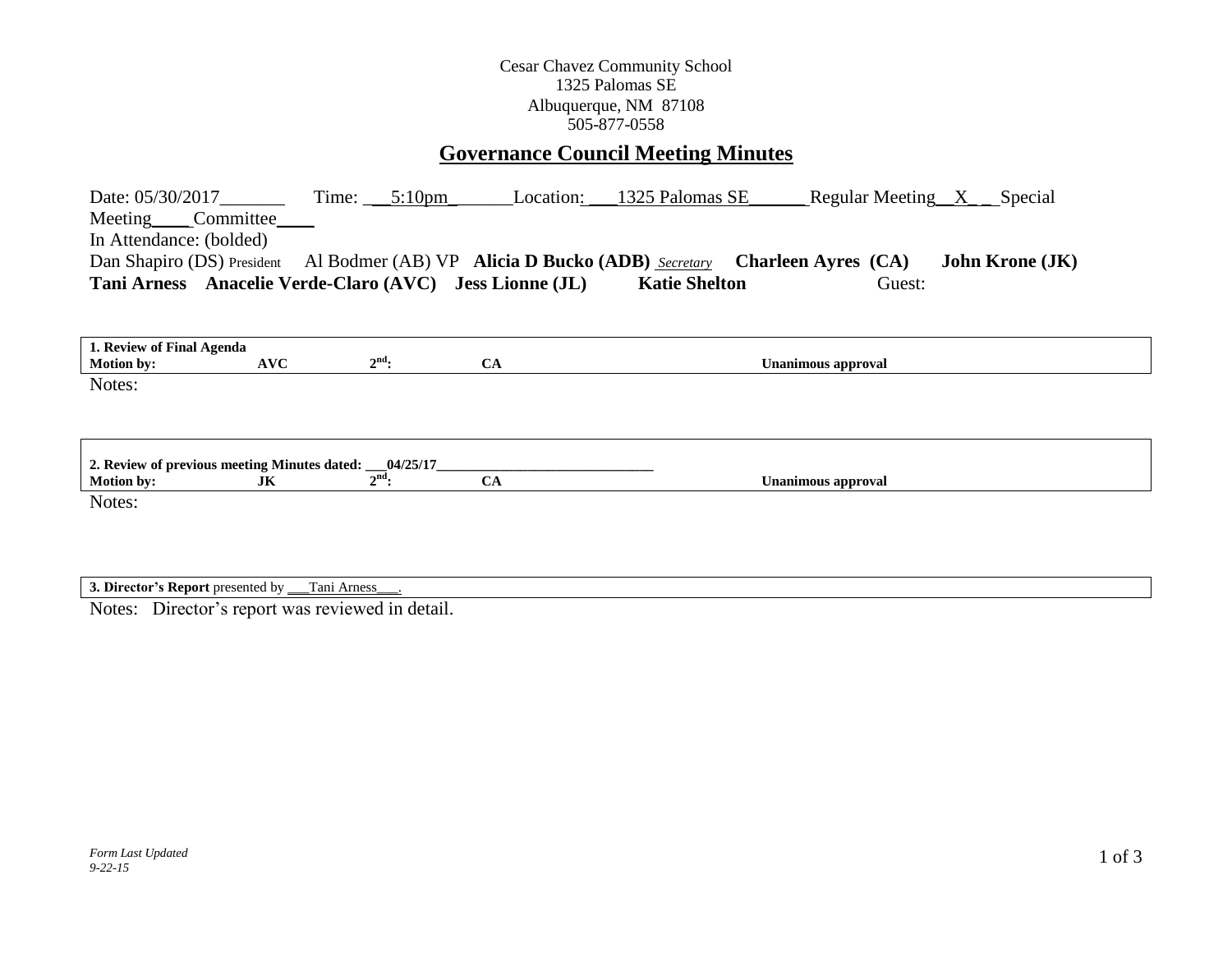### Cesar Chavez Community School 1325 Palomas SE Albuquerque, NM 87108 505-877-0558

|    | <b>Action Items:</b> (Item, motion by, second by, vote results)                                                              |                                                                                                                                   |     | <b>SECOND</b>  | <b>YES</b>    | N <sub>O</sub> |  |
|----|------------------------------------------------------------------------------------------------------------------------------|-----------------------------------------------------------------------------------------------------------------------------------|-----|----------------|---------------|----------------|--|
|    | 1) Financial Reports for February: A motion was made by AB to accept the financial reports for April 2017 seconded by JL and |                                                                                                                                   |     |                |               |                |  |
|    | followed by a unanimous approval.                                                                                            |                                                                                                                                   |     |                |               |                |  |
| 2) | The Accounts Payable Payment Vouchers                                                                                        |                                                                                                                                   |     |                |               |                |  |
| 3) |                                                                                                                              | and Payroll Payment Vouchers for April 2017: A motion was made by CA to accept both vouchers and seconded by AVC                  |     |                |               |                |  |
|    | followed by unanimous approval.                                                                                              |                                                                                                                                   |     |                |               |                |  |
|    | 4) All BARS approved with single motion                                                                                      |                                                                                                                                   | AB. | J <sub>L</sub> | unanimous yes |                |  |
|    | <b>BARS</b>                                                                                                                  |                                                                                                                                   |     |                |               |                |  |
|    | 512-000-1617-0032-I                                                                                                          | 24154                                                                                                                             |     |                |               |                |  |
|    | 512-000-1617-0033-I                                                                                                          | 27103                                                                                                                             |     |                |               |                |  |
|    | 512-000-1617-0034-I                                                                                                          | 24106                                                                                                                             |     |                |               |                |  |
|    | 512-000-1617-0035-I                                                                                                          | 23000                                                                                                                             |     |                |               |                |  |
|    | 512-000-1617-0035-I                                                                                                          | 23000                                                                                                                             |     |                |               |                |  |
|    | 512-000-1617-0036-T                                                                                                          | 24101                                                                                                                             |     |                |               |                |  |
|    | 512-000-1617-0037-M                                                                                                          | 11000-1000                                                                                                                        |     |                |               |                |  |
|    | 512-000-1617-0038-M                                                                                                          | 11000-2000                                                                                                                        |     |                |               |                |  |
|    |                                                                                                                              | 5) Motion was made to approve School Leader Contract by CA seconded by AVC and approved unanimously.                              |     |                |               |                |  |
|    |                                                                                                                              | 6) Motion was made to conditionally approve the budget pending final approval by the PED with possible budget changes for 2017-18 |     |                |               |                |  |

- by AB seconded by AVC and approved unanimously.
- 7) Motion was made to approve CCCS Food Services Contract by CA seconded by JK and approved unanimously.
- 8) Motion was made to approve IDEA-B for 2017-18 by JL seconded by AB and approved unanimously.
- 9) Motion was made to approve Changes to Student Handbook 2017-18 by AVC seconded by AB and approved unanimously. Suggestion made (AB) to revise for clarity (see March Handbook).

## **Discussion Items:**

- 1) GC Self-Evaluation was presented by AB. No "red flags" noted. Desire expressed to possibly revise and better utilize self-evaluation in the future.
- 2) GC 5 hour training information presented by TA. Important to note that some trainings provide 4 hrs only.
- 3) Principal evaluation presented by TA and AB. Principal scored "exemplary" on all 6 job responsibility categories. Positive comments were added to evaluation documents.